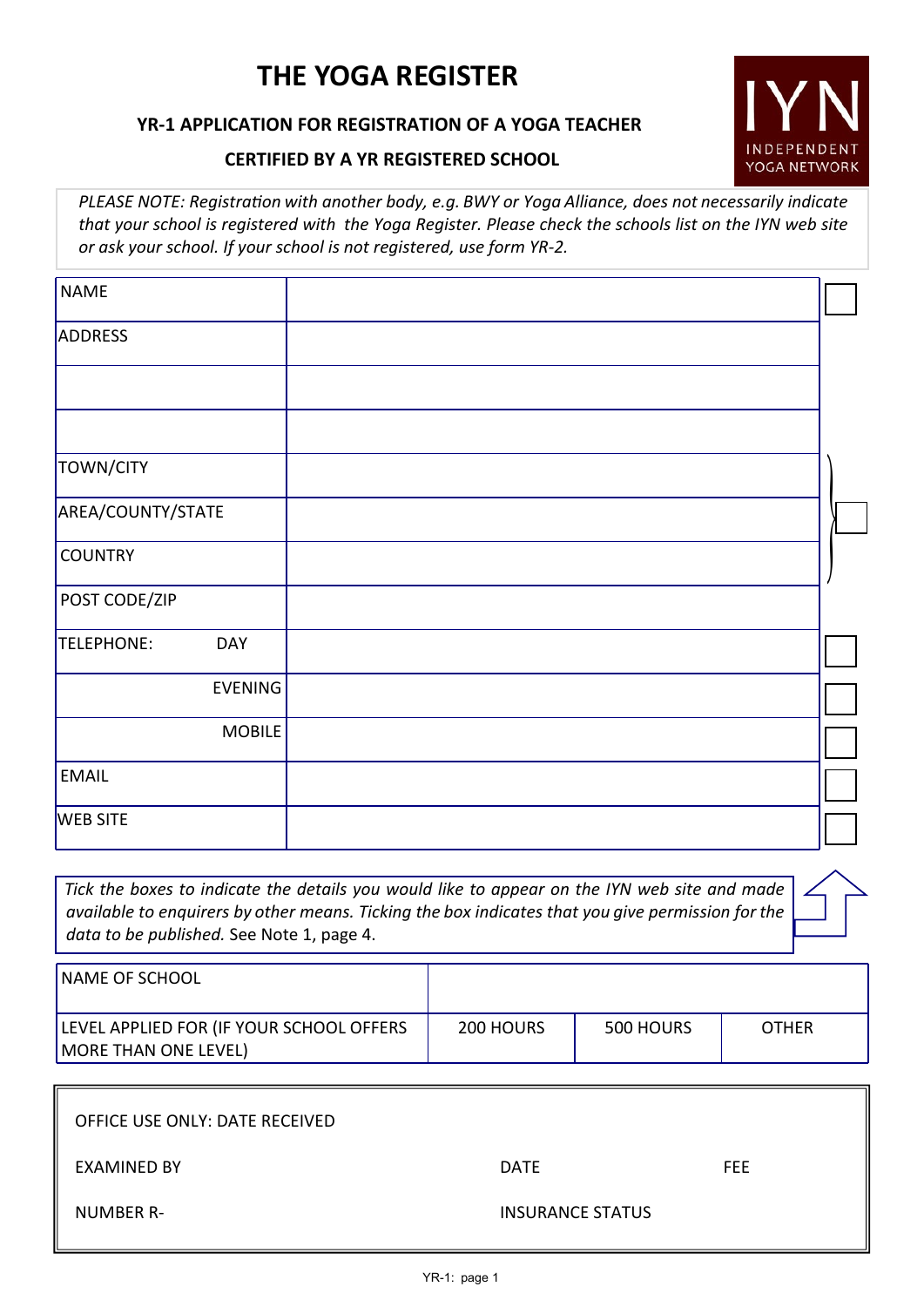| $\circ$ YOUR CV WITH PARTICULAR REFERENCE TO YOUR YOGA EXPERIENCE (See Note 5, p 5) |
|-------------------------------------------------------------------------------------|
|-------------------------------------------------------------------------------------|

- A COPY OF YOUR CERTIFICATE OR LETTER OF RECOMMENDATION FROM YOUR SCHOOL
- COPIES OF ANY OTHER RELEVANT CERTIFICATES (See Note 3, page 4 )
- YOUR SIGNATURE ON THE AGREEMENT BELOW
- YOUR PAYMENT (SEE BELOW FOR OPTIONS)
- EVIDENCE OF CURRENT THIRD PARTY LIABILITY INSURANCE OR APPLICATION FOR BGI INSURANCE - APPLICATION FORM ON PAGE 3 (See Note 4, page 4 )

YOUR CHECK LIST - PLEASE MAKE SURE YOU HAVE INCLUDED EVERYTHING

#### **AGREEMENT**

I declare that the statements made and answers given in this application are true and that no material information has knowingly been withheld BOTH IN RESPECT OF APPLICATION FOR REGISTRATION AND IN RE-SPECT OF ANY APPLICATION FOR INSURANCE COVER. <sup>I</sup> agree to uphold the standards of the IYN Yoga Register and teach safely, responsibly and in a manner which enhances the reputation of the Register and Yoga in general. I understand that my registration is dependent on my carrying current, adequate insurance cover. <sup>I</sup> understand that breach of this agreement will result in withdrawal of registra�on.

#### **PAYMENT**

REGISTRATION FEE - £25 PER ANNUM. YOU WILL GET A REMINDER ABOUT A MONTH IN ADVANCE WHEN THE PAYMENT IS DUE.

IF YOU ARE ALSO APPLYING FOR BGi INSURANCE CONTACT THEM DIRECTLY ON 01367 246157 TO MAKE PAYMENT OF THE PREMIUM. WE WILL FORWARD YOUR FORM TO BGi WITH EVIDENCE OF YOUR IYN REGISTRATION AND SEND YOU AN EMAIL WITH INSTRUCTIONS ON GETTING YOUR COVER.

### **PAYMENT METHOD**

### **CHEQUE** FOR £25 PAYABLE TO 'IYN' & SENT BY SNAIL MAIL WITH APPLICATION

**PAYPAL** @ https://www.independentyoganetwork.org/paymentssection/payment-teacher-registered-school/ You can use your credit or debit card or your PayPal account using this method.

**BACS** SORT CODE - 08-92-99, ACCOUNT NUMBER 65309966 Account name - THE INDEPENDENT YOGA NETWORK - IYN [Please give a clear reference to your payment and let us know you have used this method.]

#### PLEASE TICK AS APPROPRIATE



|  | $YR-1: page 2$ |
|--|----------------|
|--|----------------|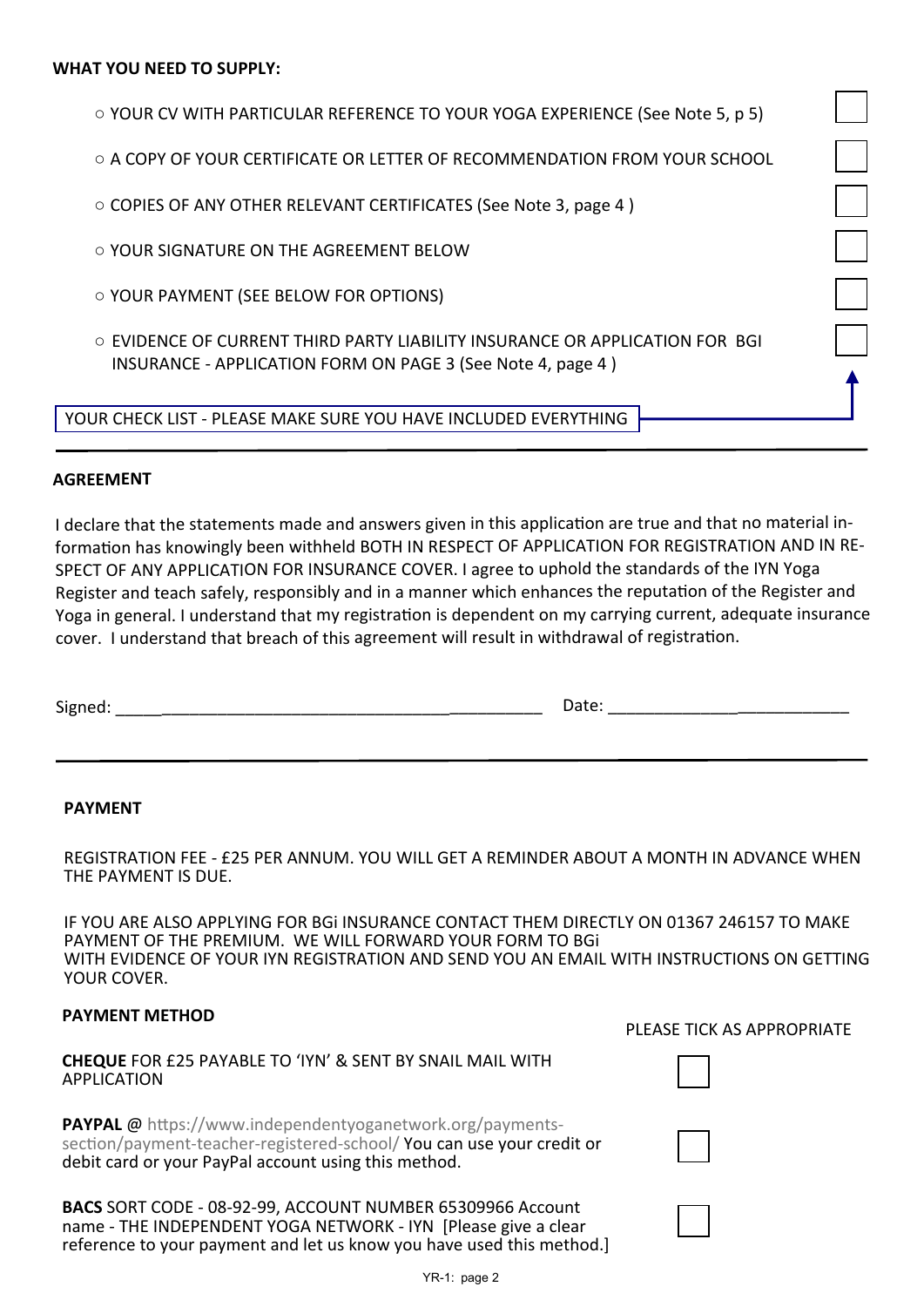# APPLICATION FOR IYN COMPREHENSIVE YOGA TEACHER'S INSURANCE

# **IYN** INDEPENDENT YOGA NETWORK

# AS ARRANGED BY BGi.uk BROKERS

See Note 4, page 4

| Who do you teach? (e.g. children,<br>adults, pregnant women etc.)                                                      |            |           |
|------------------------------------------------------------------------------------------------------------------------|------------|-----------|
| Where do you teach?                                                                                                    |            |           |
| How many hours do you work on<br>average per annum?                                                                    |            |           |
| Have you ever undergone a police  YES<br>check? (Please tick.)                                                         |            | <b>NO</b> |
| If so provide details.                                                                                                 |            |           |
| Have you ever: (Please tick.)                                                                                          |            |           |
| Made a claim under this type of<br>insurance before?                                                                   | <b>YES</b> | <b>NO</b> |
| Been refused any type of insur-<br>ance?                                                                               | <b>YES</b> | <b>NO</b> |
| Held this type of insurance?                                                                                           | <b>YES</b> | <b>NO</b> |
| Been convicted or charged with<br>any criminal offence?                                                                | <b>YES</b> | <b>NO</b> |
| Are you aware of any other infor-<br>mation that you should tell us?                                                   | <b>YES</b> | <b>NO</b> |
| Name any CAM therapies you<br>would also like to be covered by<br>insurance. (Make sure certificates<br>are provided.) |            |           |

If you have answered 'YES' to any of the above questions or you are aware of any other material fact that you should tell us about, please give details and continue on a separate page if necessary:

> BGi.uk, Portwell House, Faringdon, Oxfordshire, SN7 7HU PLEASE NOTIFY BGI.uk IF YOUR CIRCUMSTANCES OR DETAILS CHANGE TEL: 01367 246133

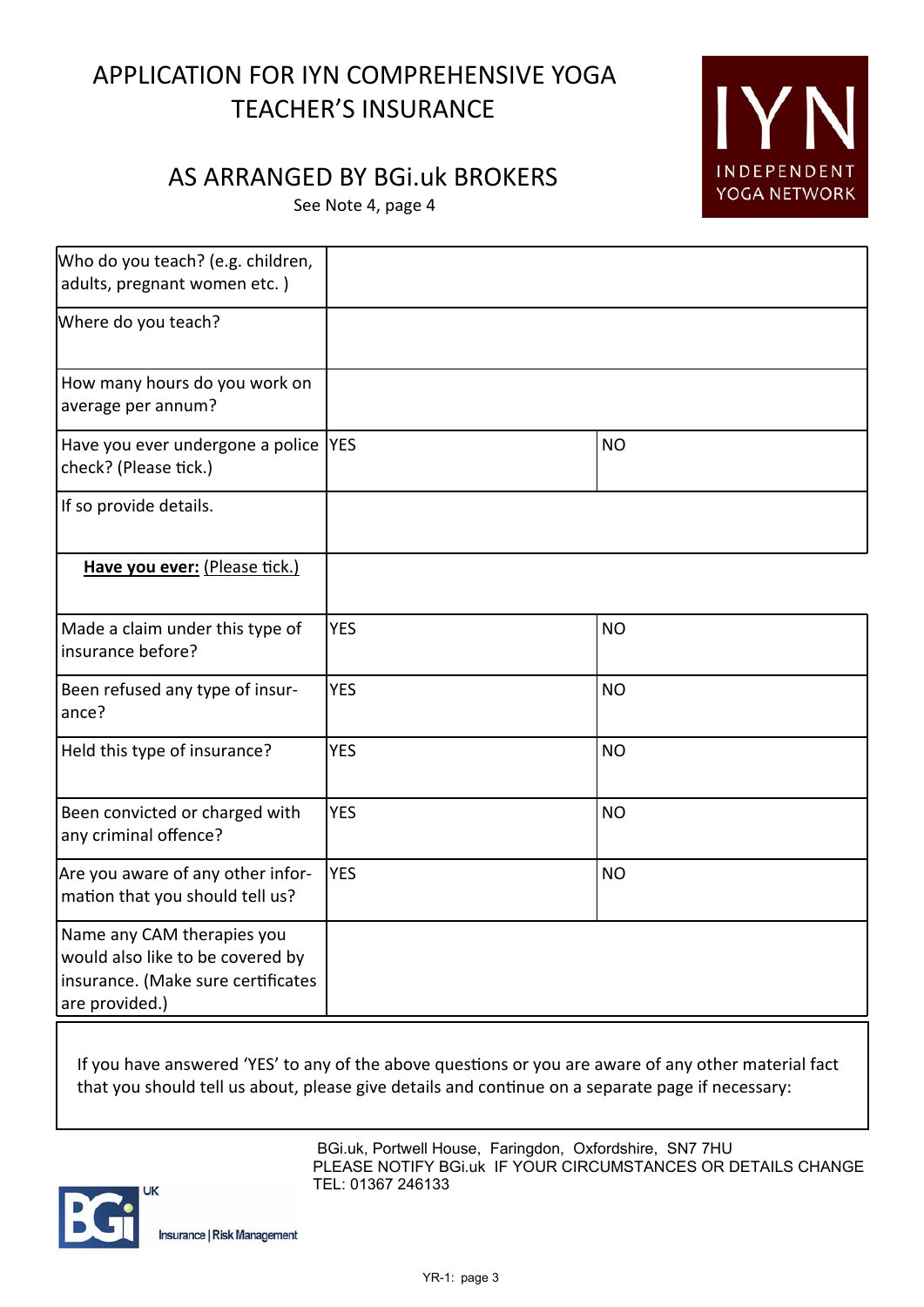# **OPTIONS FOR SENDING YOUR APPLICATION**

**EMAIL** - Attach to email and send to **info@namaskaram.co.uk.** You can write in handwriting on the printed form and scan or photograph it. Send in jpeg or png format please. If you photograph the form, please make sure it is legible. To type directly onto the form, the 'Fill & Sign ' facility available on many versions of Adobe PDF Reader enables you to place a cursor anywhere on the document and type in your details.

**SNAIL MAIL** - Post to IYN, c/o NYSFOR, PARK ROAD, ABERMAW, GWYNEDD, LL42 1PH. [**To avoid** considerable delay, attach correct postage. Using Post Office 'signed for' facility can also cause delay.]

If you have filled in the BGi insurance application, send it to us with your IYN application. We will pass it over to BGi and send you an email with instructions on how to arrange cover over the phone.

Send change of address and other contact details to: **independentyoganetwork@gmail.com / 07572 749468** (text please). [Also inform your insurance provider.]

### **NOTES**

**Note 1** BGi Insurance enquiries to:

### **TEL**: 01367 246133

For further details, see **www.BGi.uk.com**

**Note 2 (page 1) WEB SITE ENTRY** We will publish your basic details on the IYN web site according to your request as soon as your application is processed. You may also have a short write up of approximately 300 words and two pictures displayed on your web entry. We will request this when the application process is complete. Send these by email to Trevor Latham, our data administrator, at **independentyoganetwork@gmail.com**. Photos attached in *jpeg* or *png* format please. Contact details such as phone number, email address and web site address may be displayed as desired.

**Note 3 (page 2) CERTIFICATES** Please supply **copies** of any certificates you have relating to your Yoga training, whether with an IYN registered school or otherwise. Include here copies of certificates relating to any CAM therapies you practise, particularly if you'd like them to be included in your insurance cover. **Please don't send original cer�ficates.**

**Note 4 (pageS 2 & 3) INSURANCE** You are required to have third party liability insurance for at least £5,000,000 since liability can fall back onto the IYN if you do not have it. You can shop around for this cover but we recommend BGi's policy since it is very comprehensive and because there are no extras for many CAM therapies, children's Yoga, yoga therapy and so on. Policy holders whose main residence is in the UK or Eire and who work anywhere in the world except the USA and Canada are covered for £5,000,000. (If resident in other EU counties, please enquire.) Premiums are payable in GB pounds. The more members take up the policy, the cheaper it will be. Please note that if you have paid the preferen�al rate for members, your continued insurance cover with BGi is dependent on current membership of the IYN. Please note also that the person insured is ONLY the person named on page 1: this is not a group or company insurance. Similarly, **your registration with IYN is dependent on you having current, adequate insurance cover and will** automatically cease if your cover lapses whilst you are actively teaching.

**If you use another insurance provider other than Bgi**, send a copy of your cover document along with your application.